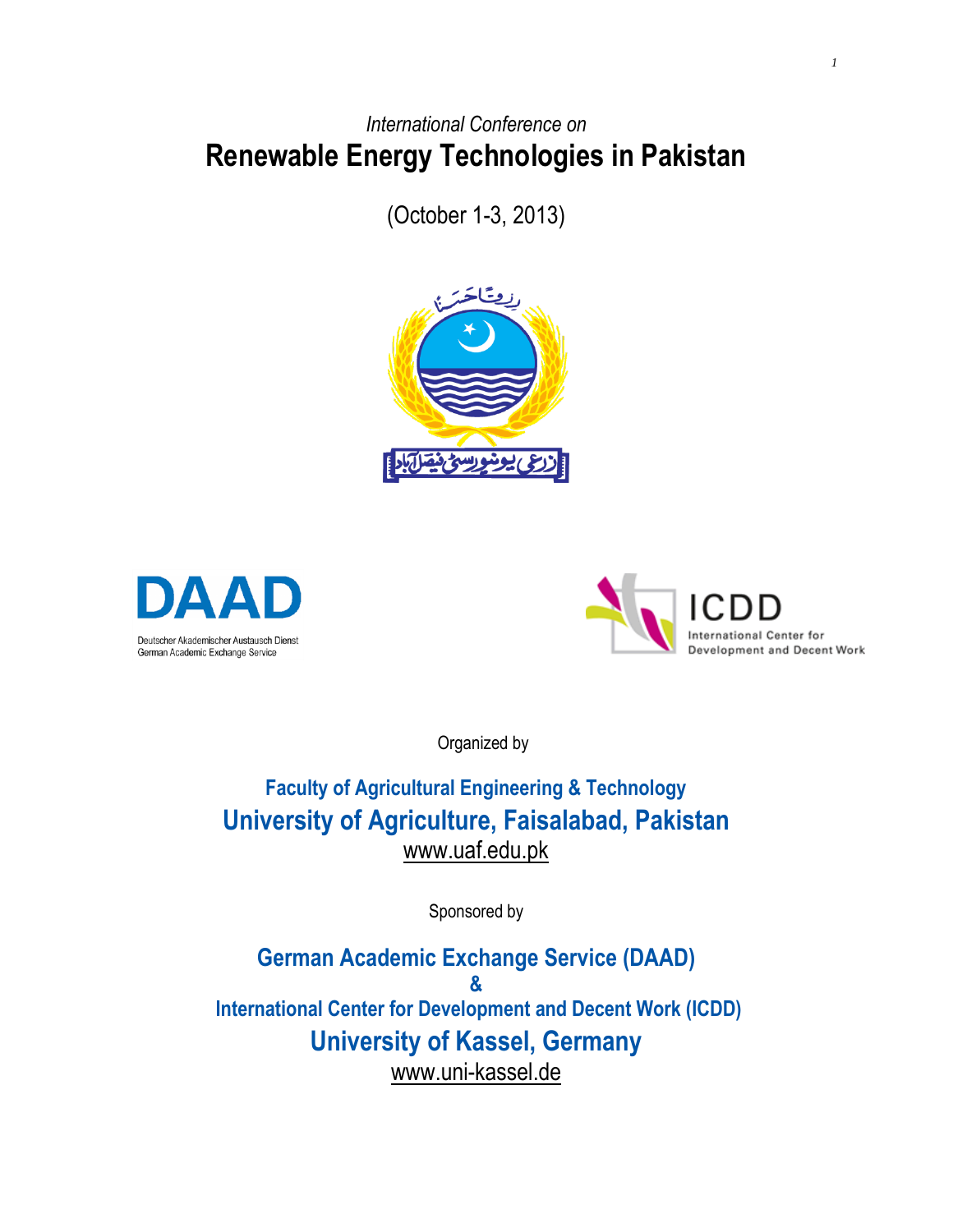#### **1. Preamble**

The limited availability of fossil fuels and their environmental impact have led to a growing awareness of the importance of renewable energy sources especially in tropical countries. Energy needs are indelibly linked to Pakistan's economic and sustainable growth capabilities. Pakistan has been in increasing demand across various areas of energy sources. Given the need for energy, the Government of Pakistan is doing its utmost to explore and promote renewable energies and energy efficiency. Renewable energy resources are very important for Pakistan as it is acutely short of fossil fuels. Among renewable energy resources, solar energy is of special significance as it is abundantly available. The average solar energy available in Pakistan is 5.5 kWh m<sup>-2</sup> day<sup>-1</sup> with annual mean sunshine duration between 8 and 10 hours per day all over the country, except for the northern parts. In advanced countries like Germany, solar energy is successfully utilized for power generation in the form of grid-tied PV systems. From a number of studies on industrial heat demand, several industrial sectors have been identified with favorable conditions for the application of solar energy. The most important industrial processes using solar energy at mean temperature level are: sterilizing, extraction, pasteurizing, drying, solar cooling and air conditioning, hydrolyzing, distillation and evaporation, washing and cleaning, and polymerization. The temperature range of these processes lies between 60-280°C. Most of the agro-based industries can be operated in this medium temperature range. Moving from traditional food processing facilities to modern renewable energy technologies and demandbased post-harvest facilities requires comprehensive information of the resources (solar thermal and solar PV), their potentials and requirements. Detailed information on supply and demand enables optimal use of these resources to improve livelihoods through maximizing profit. Innovative German solar thermal technologies like Scheffler fixed focus concentrator, solar tunnel dryer (STD) can easily be developed in Pakistan and used for the processing of fruits and vegetables as well as for value addition of different agricultural products for rural community. Second aspect of the research is to introduce the rural people about off-grid rural electrification and solar pumping using solar PV technologies.

Another source of [renewable energy](http://en.wikipedia.org/wiki/Renewable_energy) available from materials derived from biological sources like [wood,](http://en.wikipedia.org/wiki/Wood) bio waste, [straw,](http://en.wikipedia.org/wiki/Straw) [manure,](http://en.wikipedia.org/wiki/Manure) [sugarcane,](http://en.wikipedia.org/wiki/Sugarcane) and many other byproducts. By 2010, there was 35 GW of globally installed bio-energy capacity for electricity generation. In its most narrow sense it is a synonym to [bio-fuel,](http://en.wikipedia.org/wiki/Biofuel) which is fuel derived from biological sources.

Potential for almost all types of renewable energies exist in Pakistan. These types include solar (PV and thermal), wind, biogas, micro-hydel/canal fall, biodiesel production, biomass/waste to energy production, geothermal, tidal/ocean energies etc. On average solar global insolation 5–7 kWh  $m^2$  day<sup>-1</sup> exists in the country over more than 95% of its area. Wind speed 5–7 m s<sup>-1</sup> persists in coastal regions of Sindh and Baluchistan provinces and in a number of North West frontier valleys. According to a survey, Pakistan possesses more than 20,000 MW of economically viable wind power potential.

More than 1200 MW micro/mini hydropower potential is estimated to be available in the country while including power generation at northern mountainous region and southern plane region including energy generation through canal fall also. Total biogas generation potential of 14.25 million m<sup>3</sup> day<sup>-1</sup> is available in the country.

### **2. Conference Aims and Objectives**

The objective of the conference is to train students and researchers through teaching and innovative ideas of presenters in the field of "Renewable Energy" which includes; equipping them with technical knowledge and skills required for the design and development, operation and maintenance. Furthermore, focusing on indigenous renewable energy technologies to integrate academic learning with practice orientated industrial experience and internship for career planning.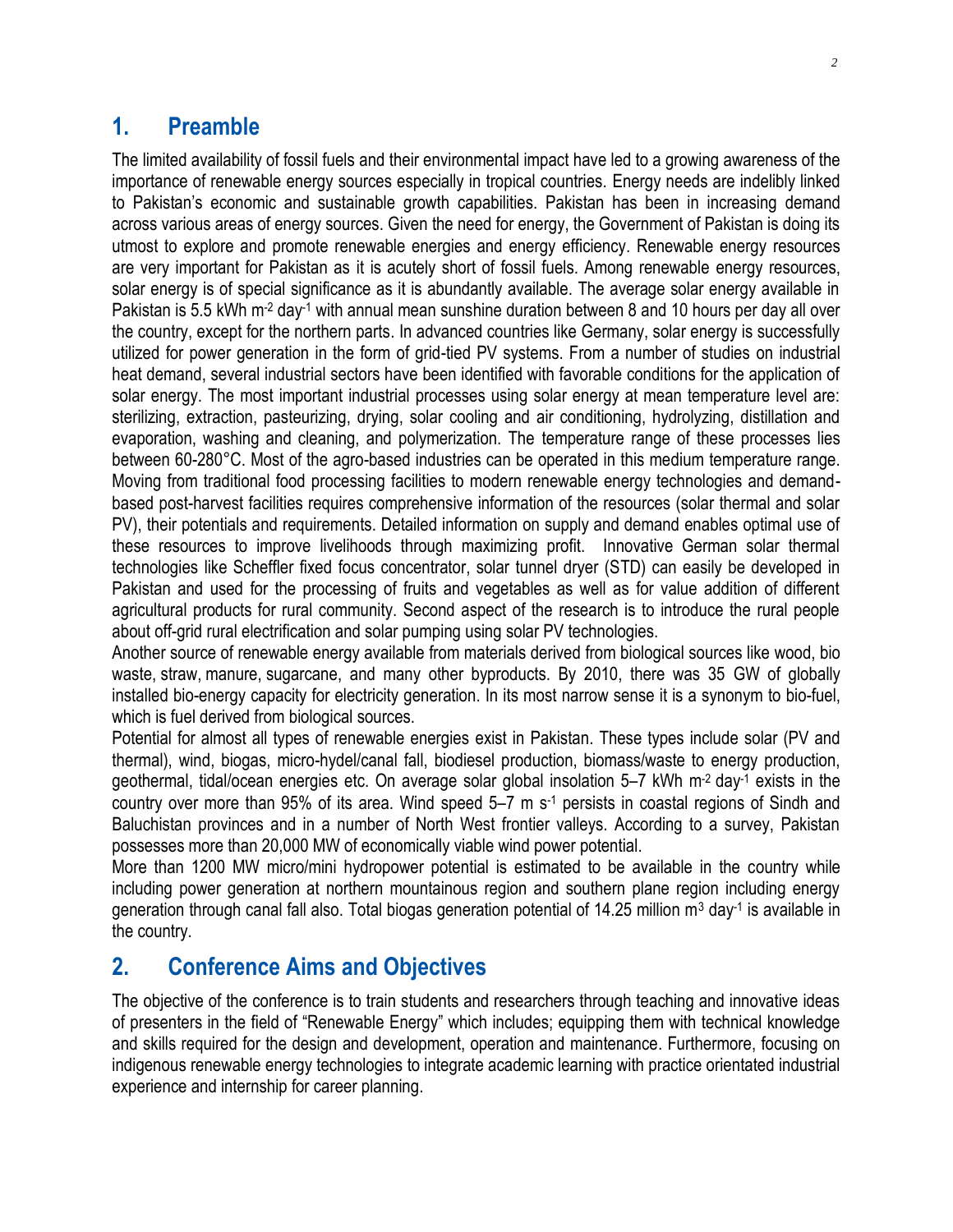#### **3. Registration Form (Available on a separate sheet)**

#### **4. Important Deadlines**

| Deadline for submission of abstracts | Aug 15, 2013      |
|--------------------------------------|-------------------|
| Notification of acceptance           | Aug 31, 2013      |
| Deadline for online registration     | Sep 25, 2013      |
| Conference dates                     | October 1-3, 2013 |

#### **5. Registration Fee**

Local participants **PKR 1000/-** UAF alumni PKR 500/- International delegates  $100 \epsilon$  or equivalent Accompanying person  $50 \in \text{or equivalent}$ UAF students **Free participation** 

## **6. Call for Abstracts (Conference themes)**

The interested scientists/researchers from all over the world are encouraged to submit their abstracts as per deadlines mentioned above. Please send your one page abstract on one of the following conference themes;

- Innovative technologies in solar thermal heating and cooling
- Off-grid and on-grid solar PV systems for household and industrial applications (including solar pumping systems)
- Challenges/Impediments in the implementation of biogas technology in Pakistan
- Sustainable Power generation from agricultural wastes/biomass and bio-diesel
- Energy production potential in wind/hydel/geo-thermal and fuel cells

### **Eminent International Speakers Announced**

- 1. Prof. Dr. Oliver Hensel, Renewable Energy Expert, University of Kassel, Germany
- 2. Mr. Wolfgang Scheffler, Director, Simply Solar, Germany
- 3. Ms. Heike Hoedt, Vice President, Simply Solar, Germany
- 4. Mr. Christian Schellert, Solar pumping and simulation, Germany
- 5. Dr. Uwe Richter, Expert in Solar Instrumentation and Networks, Germany
- 6. Dr. Franz Roman, Solar drying modeling and simulation
- 7. Prof. Dr. Hubert Leitner, CEO, Leitner solar Ag, Italy
- 8. Prof. Dr. Rainer Kertess, CEO, STCS Ag, Switzerland
- 9. Prof. Dr. Anton Josef Hotz, CAE Ag solar and wind, Germany
- 10. Mr. Daniele Marrazzi, Deputy CEO, Leitner solar Ag, Italy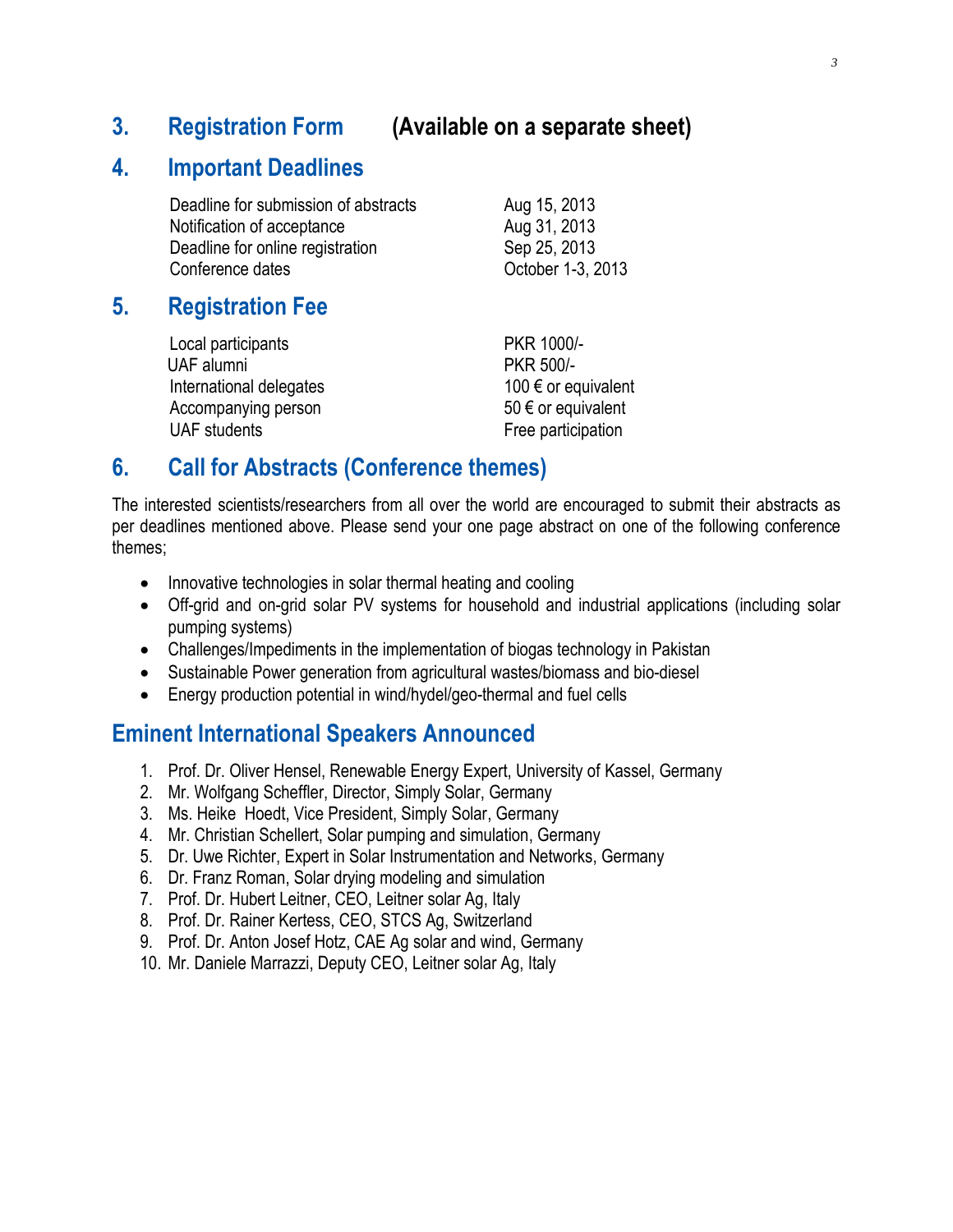#### **7. Abstracts Submission**

All abstracts clearly indicating the aims and conclusions of the work, not exceeding one page (A4) with contact details should be submitted to Dr. Anjum Munir, Assistant Professor [\(anjum.munir@uaf.edu.pk\)](mailto:anjum.munir@uaf.edu.pk), Faculty of Agricultural Engineering & Technology, University of Agriculture, Faisalabad (PAKISTAN) on or before August 15, 2013. Abstracts will be selected by the organizers after peer review. A book of accepted abstracts will be produced and handed over to the conference participants.

#### **8. Certificate**

The registered participants will be awarded a letter of participation from the conference secretariat. The presenters will be given souvenirs.

#### **9. Sponsorship**

All participants will have to arrange for their travel and registration fee etc. The registered delegates will be served with local hospitality including registration dossier and post conference tour.

#### **10. Visa Formalities**

International participants will arrange their visas through Pakistani Embassies or Consulates in their respective countries. The conference secretariat will be happy to facilitate their participation by providing them official invitation and acceptance letter for this conference or any other required assistance.

### **11. How to Reach Faisalabad?**

The Faisalabad, being the third largest city, is the Manchester of Pakistan. It is an industrial as well as agricultural city with this premier institute, the University of Agriculture, Faisalabad (UAF), being the mother of many world renowned agricultural research organizations, like AARI, NIAB, NIBGE, and PFRI, etc. The city is also decorated with the presence of many Universities and Colleges like National Textile University, GC University, NFC Institute of Sci. & Tech., Education University, Faisalabad University and a well-known Punjab Medical College.

Faisalabad is connected with Karachi through air flights. Delegates arriving at Lahore and Islamabad Airports can reach Faisalabad within 2-3 hours and 4-5 hours respectively by AC coaches or DAEWOO buses via Motorway. Pleasant weather with 15-20°C at night and 25-30°C during day temperatures are expected during months of Oct-Nov.

#### **12. Accommodation**

The University rest houses will be available to international participants only. However, national participants can book local hotels available in the Faisalabad city. Local pick and drop service will be available for international participants. International participants are encouraged to intimate Dr. Anjum Munir, Assistant Professor [\(anjum.munir@uaf.edu.pk\)](mailto:anjum.munir@uaf.edu.pk) well in time about their arrival schedule, flight information and accommodation, etc.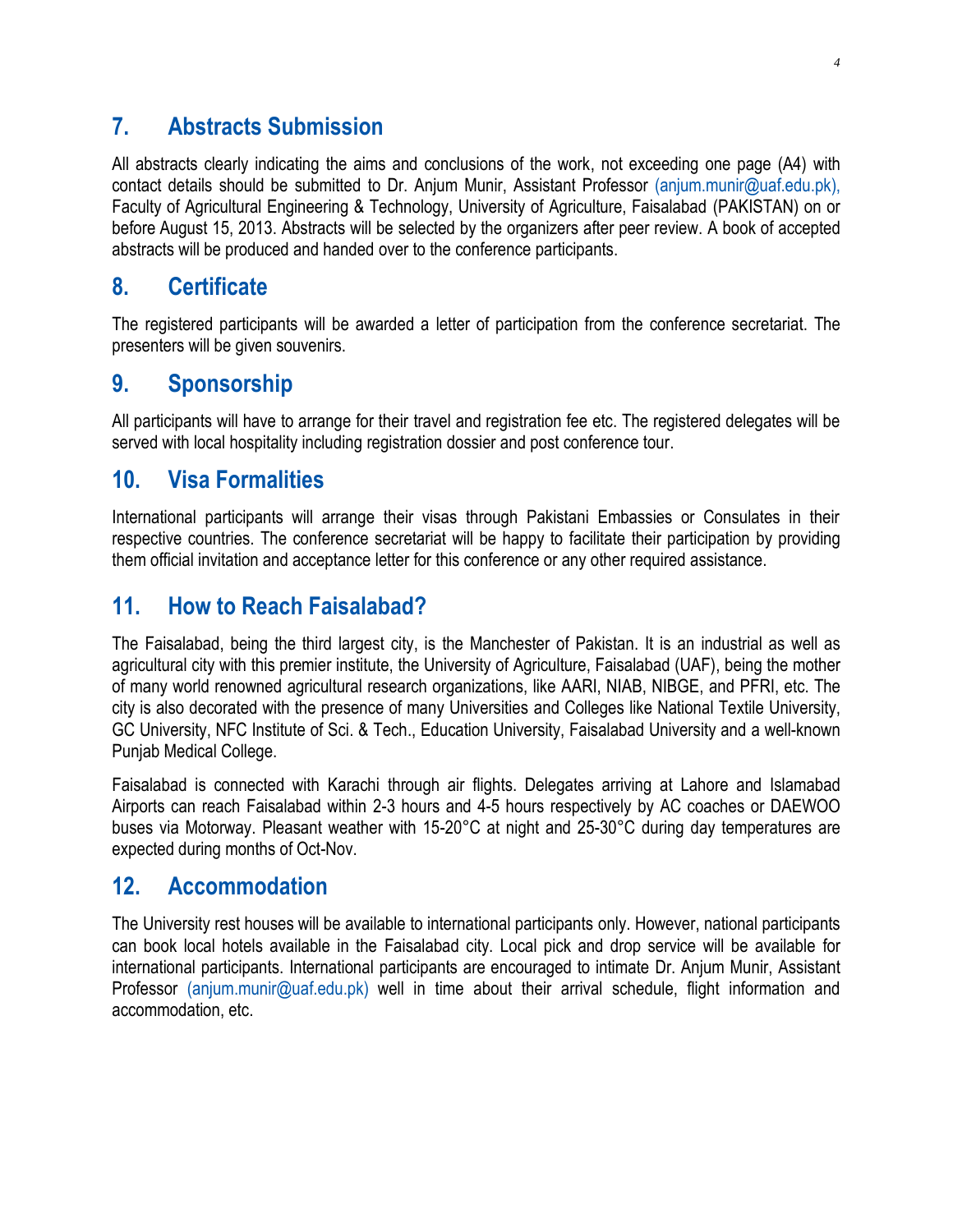## **13. For Further Information**

#### **Dr. Anjum Munir (On behalf of organizing committee)**

Faculty of Agricultural Engineering & Technology University of Agriculture, Faisalabad, PAKISTAN *Tel: + 92 (041) 9200161-70 Ext. 3002* Cell No: +92-300-9667687 E-mail: [anjum.munir@uaf.edu.pk](mailto:anjum.munir@uaf.edu.pk)

#### **Prof. Dr. Muhammad Iqbal Prof. Dr. Asif Ali**

Dean Director Faculty of Agri. Engineering & Technology Office of Research, Innovations and Commercialization University of Agriculture, Faisalabad, 38040, PAKISTAN University of Agriculture, Faisalabad, 38040, PAKISTAN Tel: + 92 (041) 920016-701 Ext. 3600 *Tel:* + 92 (041)-9200161-70 *Ext.* 3002 *Tel:* + 92 (041) 920016-701<br>E-mail: uaf\_migbal@uaf.edu.pk **E-mail:** asifpbg@uaf.edu.pk E-mail: [uaf\\_miqbal@uaf.edu.pk](mailto:uaf_miqbal@uaf.edu.pk)